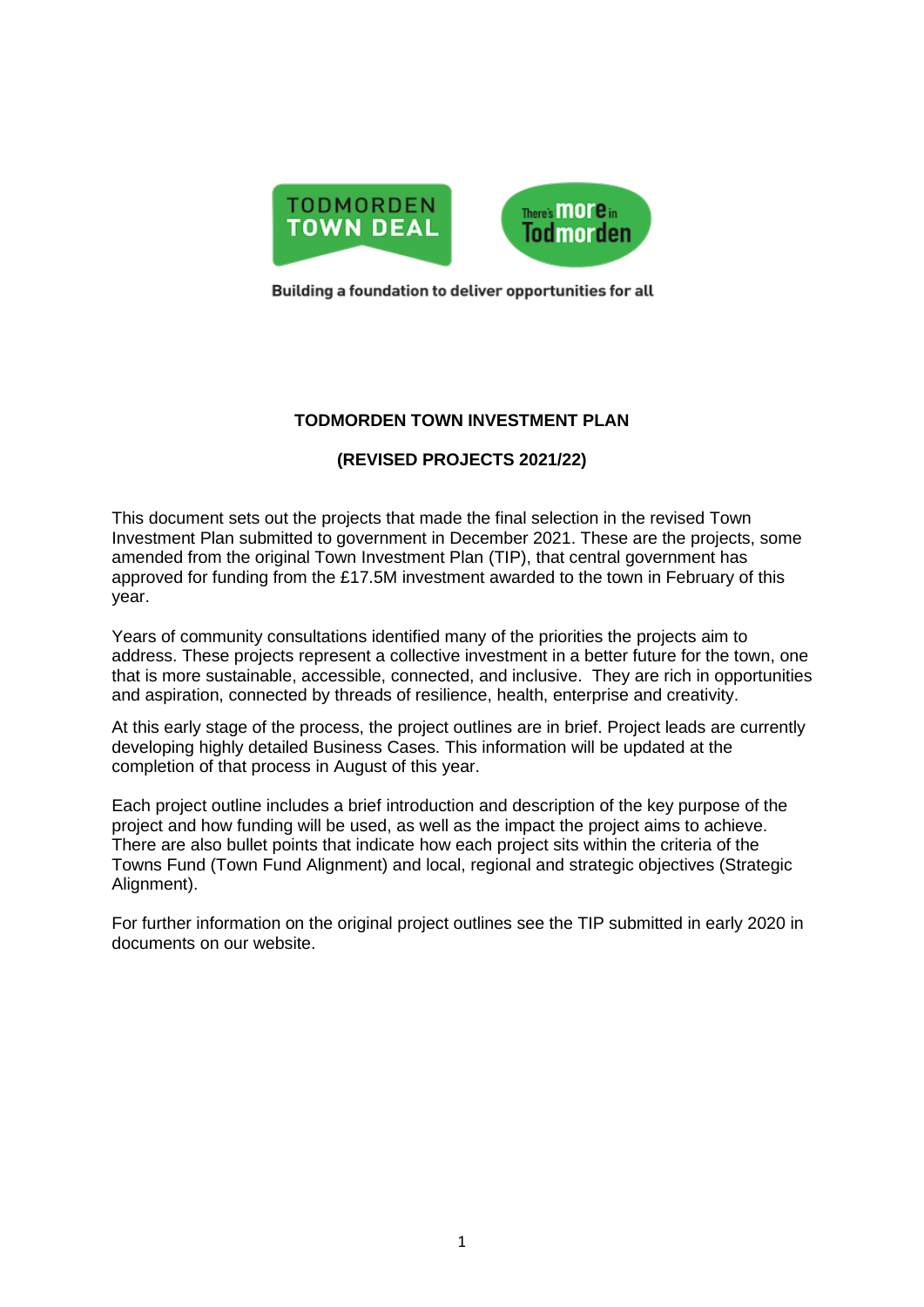### **Public Places in the Heart of the Todmorden**

Bramsche Square lies between three fine heritage buildings, Todmorden Market, Central Methodist Church and Grade I listed Todmorden Town Hall.

As a multi-purpose public space for our events and festivals, alongside a reconfigured and enhanced Pollination Street and 'town green', this investment will transform the heart of our town.

In its current use as a public car park, the square is dominated by cars and parking, and it does not have the capability to host our range of festivals, events and activities. This project involves reducing the amount of car parking by transforming Bramsche Square into a new public square and civic space.

The outdoor market stalls will be replaced with more modern retractable stalls that enable the space to be used more flexibly.

The project will put onsite infrastructure services in place to support Todmorden's successful programme of festivals as well as the hosting of specialty markets. The space will be designed for flexible, multipurpose uses including short term car parking.

Developing the heart of the town centre will facilitate better coordination between all stakeholders, the private, public and community sectors, and enable greater collaboration for local economic and health and wellbeing benefits for residents, visitors and businesses.

#### **Towns Fund Alignment:**

- $\checkmark$  Urban regeneration, planning & land-use
- $\checkmark$  Arts, culture & heritage
- $\checkmark$  Enterprise Infrastructure
- $\checkmark$  Covid-19 recovery plan
- ✓ Clean growth

### **Strategic Alignment:**

- ✓ National Planning Policy Framework
- ✓ Planning Practice Guidance
- ✓ Our Green Future
- $\checkmark$  Leeds City Region Destination Plan
- ✓ Calderdale Submission Draft Local Plan
- ✓ Calderdale Visitor Economy Strategy
- ✓ Draft Todmorden Neighbourhood Plan

- Change perceptions by residents, businesses & visitors
- Encourage trips by foot and bicycle
- Improve wheelchair access
- Bring more visitors to town centre events
- Improve biodiversity and rainwater management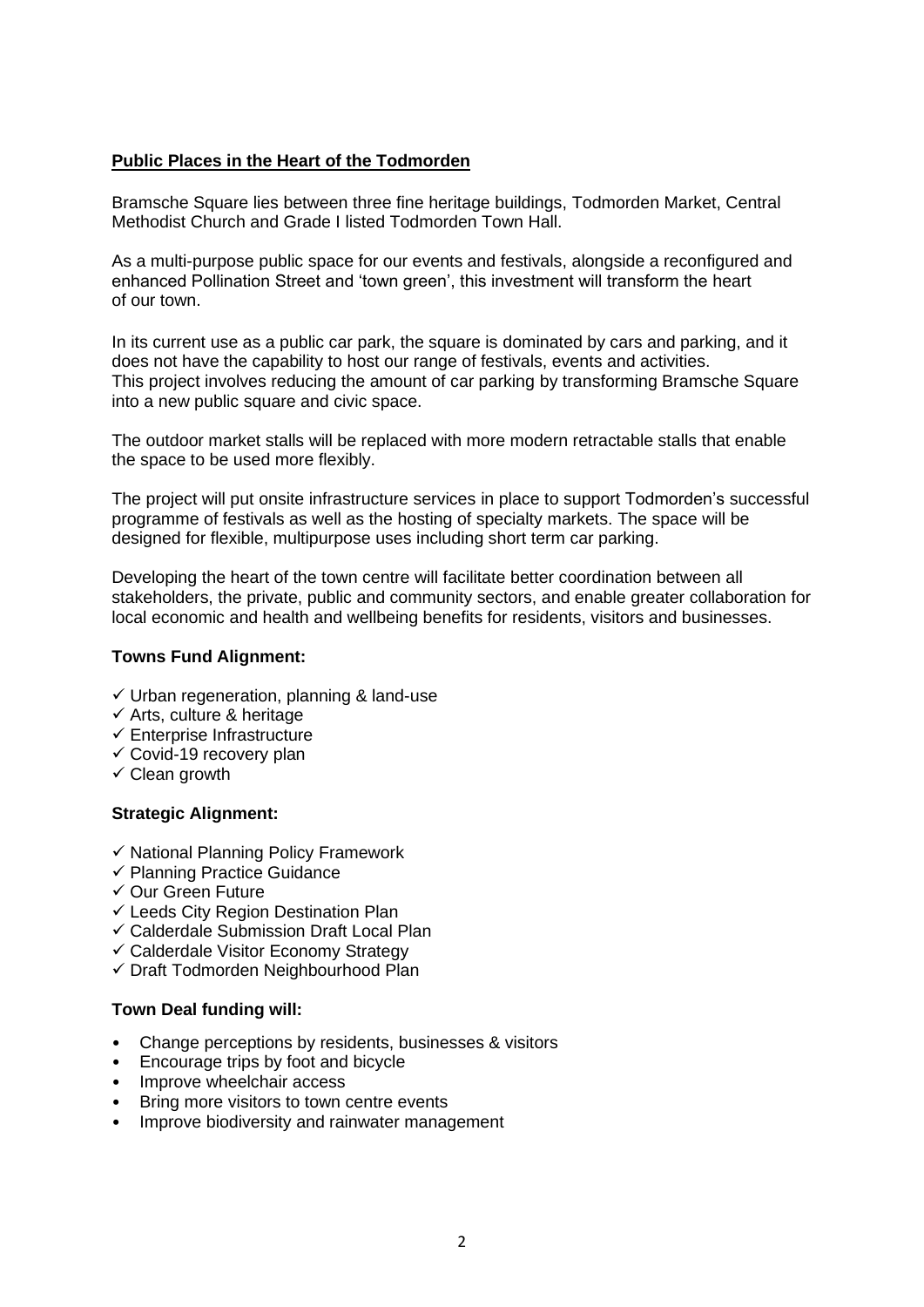### **Enterprise in the Heart of Todmorden**

A new state of the art three storey building will house diverse local enterprise start-ups and small businesses, enabling co-working, collaboration, and business incubation. The Project also offers a response to changing working habits due to Covid-19. Shop fronts on the ground floor will focus on food and a cycle hub, occupying ground floor and sharing central public space with a café. upper floors will contain flexible business and training units and some accommodation.

The scheme will be an exemplar of low carbon building and designed to the highest quality in keeping with the conservation area status of the site. A proposed atrium forms a direct link between the new Civic Square and Pollination Street and will double up as a Winter Garden. The ground floor units will have shop windows to the outside as well as trading within the atrium for animation as well futureproofing the businesses for future pandemics.

### **Towns Fund Alignment:**

- $\checkmark$  Urban regeneration, planning & land-use
- $\checkmark$  Enterprise infrastructure
- $\checkmark$  Covid-19 recovery plan
- $\checkmark$  Clean growth

### **Strategic Alignment:**

- ✓ National Planning Policy Framework
- $\checkmark$  UK Industrial Strategy
- ✓ Gear Change
- ✓ WYCA Spatial Priority Areas
- ✓ Calderdale Submission Draft Local Plan
- ✓ Calderdale Inclusive Growth Strategy
- ✓ Calderdale Visitor Economy Strategy
- ✓ Draft Todmorden Neighbourhood Plan

- Improve perceptions of Todmorden
- Bring new business opportunities
- Deliver commercial spaces for local use
- Support enterprise to flourish Create accommodation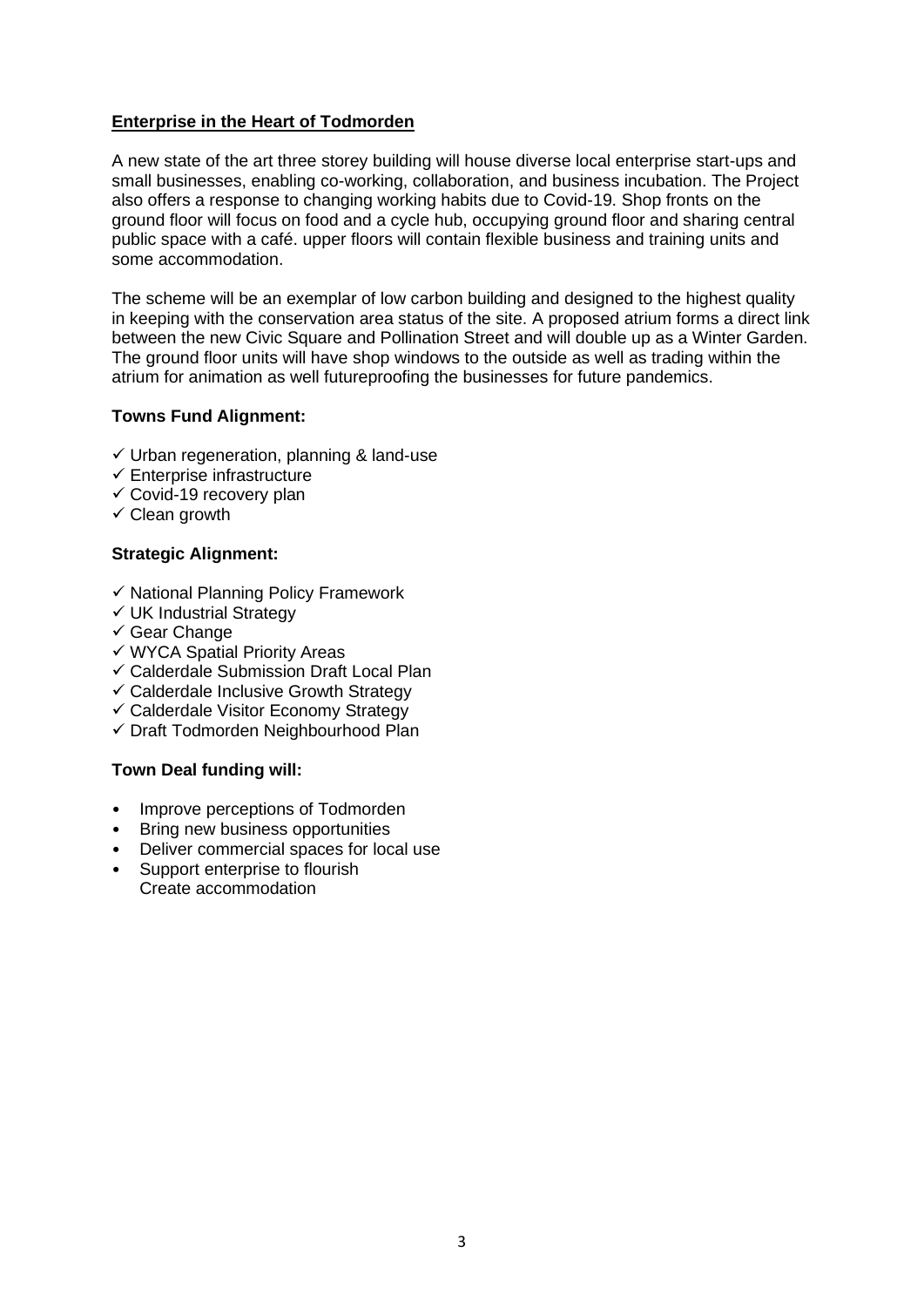## **Todmorden Town Hall**

The Town Hall project is to re-invent the 1875 built Grade I listed building to create an open and welcoming Heritage Centre and community hub that is financially sustainable. Town Deal funding will build on partnership investment already spent on works to improve both the exterior and interior of the Hall. This will include:

- Refurbishment and adaptations including reopening of the main entrance.
- Works to the main access to improve accessibility
- Remodelling of internal spaces to enable a range of uses (including information centre, event space and workspace) /activities simultaneously
- The Main Hall will be fully refurbished and become an attractive useable venue for hire

The Town Hall will become an attractive and fully accessible building available for events, functions and workspace. The investment will realise the potential of this much-loved building to be valued and used fully by the community.

#### **Towns Fund Alignment:**

✓Arts, culture & heritage

- ✓Skills & Enterprise infrastructure
- $\checkmark$ Covid-19 recovery plan
- ✓Clean growth

### **Strategic Alignment:**

- ✓ National Planning Policy Framework
- ✓ Historic England Corporate Plan
- ✓ Visit Britain & Visit England 5-Year Plan
- ✓ West Yorkshire Strategic Economic Framework
- ✓ Welcome to Yorkshire Recovery Plan
- $\checkmark$  Leeds City Region Destination Plan
- $\checkmark$  Calderdale Vital Signs
- $\checkmark$  Calderdale All Age Disability Strategy
- ✓ Calderdale Visitor Economy Strategy
- $\checkmark$  Calderdale Submission Draft Local Plan
- ✓ Draft Todmorden Neighbourhood Plan

- Improve perceptions by residents and visitors
- Create new volunteer and paid posts
- Increase visitor numbers
- Create a heritage education hub for local school children
- Enhance local civic pride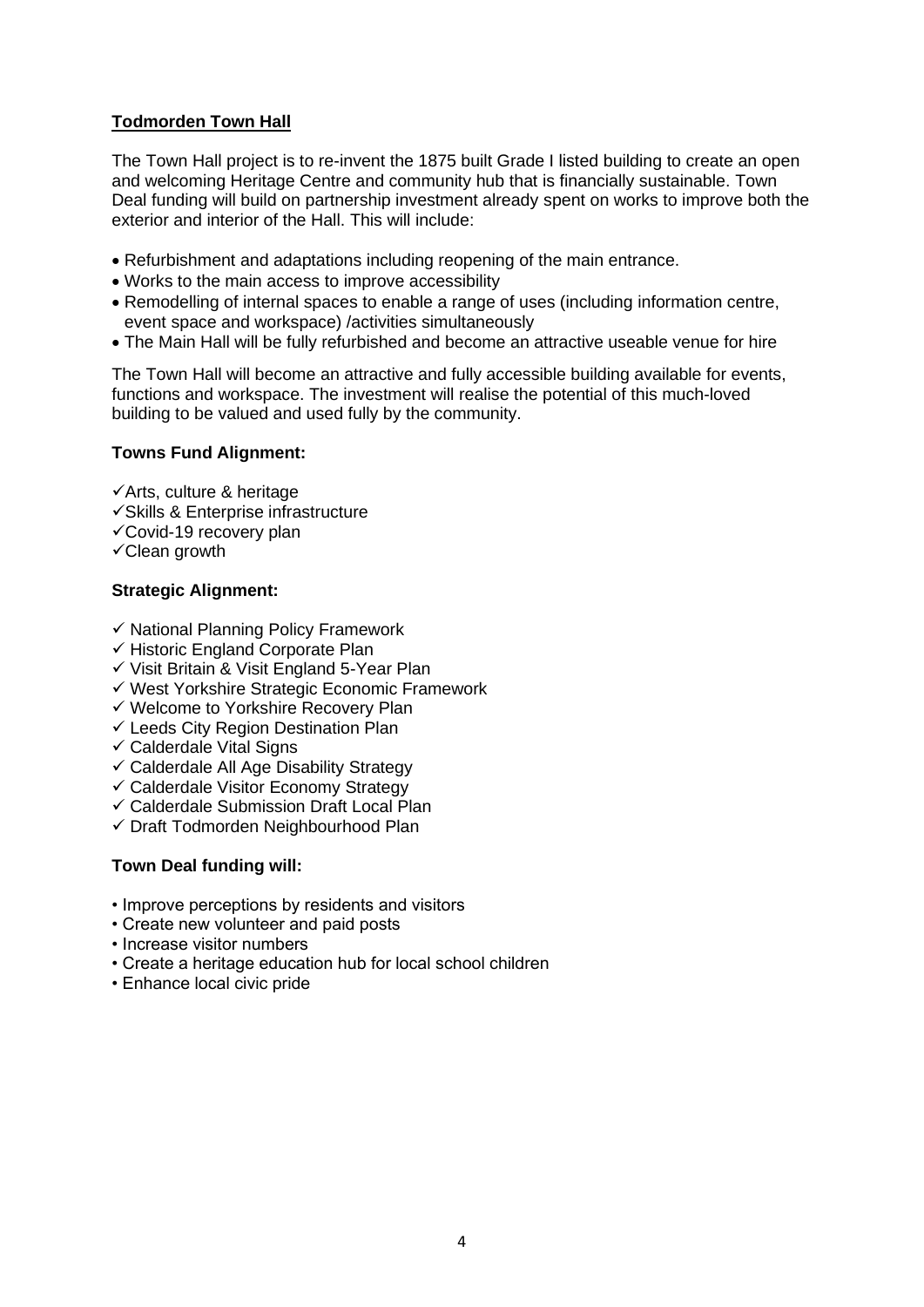## **The Hippodrome Theatre**

The Hippodrome is one of the UK's largest community run theatres and has been owned and run by the Todmorden Amateur Operatic and Dramatic Society (TAODS) for over 50 years. The theatre present arts and cultural events throughout the year and hosts many other arts and educational organisations events both professional and community based. Towns Fund investment will expand the offer and increase jobs and training prospects within the creative industries, in particular, for young people. Funding will be targeted towards:

- Extending existing theatre building to create a new fully accessible performance space
- The provision of a cinema space
- A new space to allow for the expansion of our youth theatre section
- Additional public spaces and refurbishment of existing spaces to increase the number of events
- Increased day time use of the building to promote footfall along Halifax Road and an increase in visitors to Todmorden
- Purchase of an off-site storage unit to increase the amount of public space available
- Increasing employment opportunities for people working in the creative arts

# **Towns Fund Alignment:**

- $\checkmark$  Arts, culture & heritage
- ✓ Skills & Enterprise infrastructure
- $\checkmark$  Covid-19 recovery plan
- $\checkmark$  Clean growth

## **Strategic Alignment:**

- ✓ National Planning Policy Framework
- ✓ Historic England Corporate Plan
- ✓ Visit Britain & Visit England 5-Year Plan
- ✓ West Yorkshire Strategic Economic Framework
- ✓ Welcome to Yorkshire Recovery Plan
- ✓ Leeds City Region Destination Plan
- $\checkmark$  Calderdale Vital Signs
- ✓ Calderdale Adult Learning Strategic Plan
- $\checkmark$  Calderdale All Age Disability Strategy
- ✓ Calderdale Visitor Economy Strategy
- ✓ Draft Todmorden Neighbourhood Plan

- Provide new creative, retail and storage spaces
- Increase visitors to arts, cultural and heritage events
- Extend positive perception of The Hippodrome
- Create more volunteer and member opportunities Increase visitors to Todmorden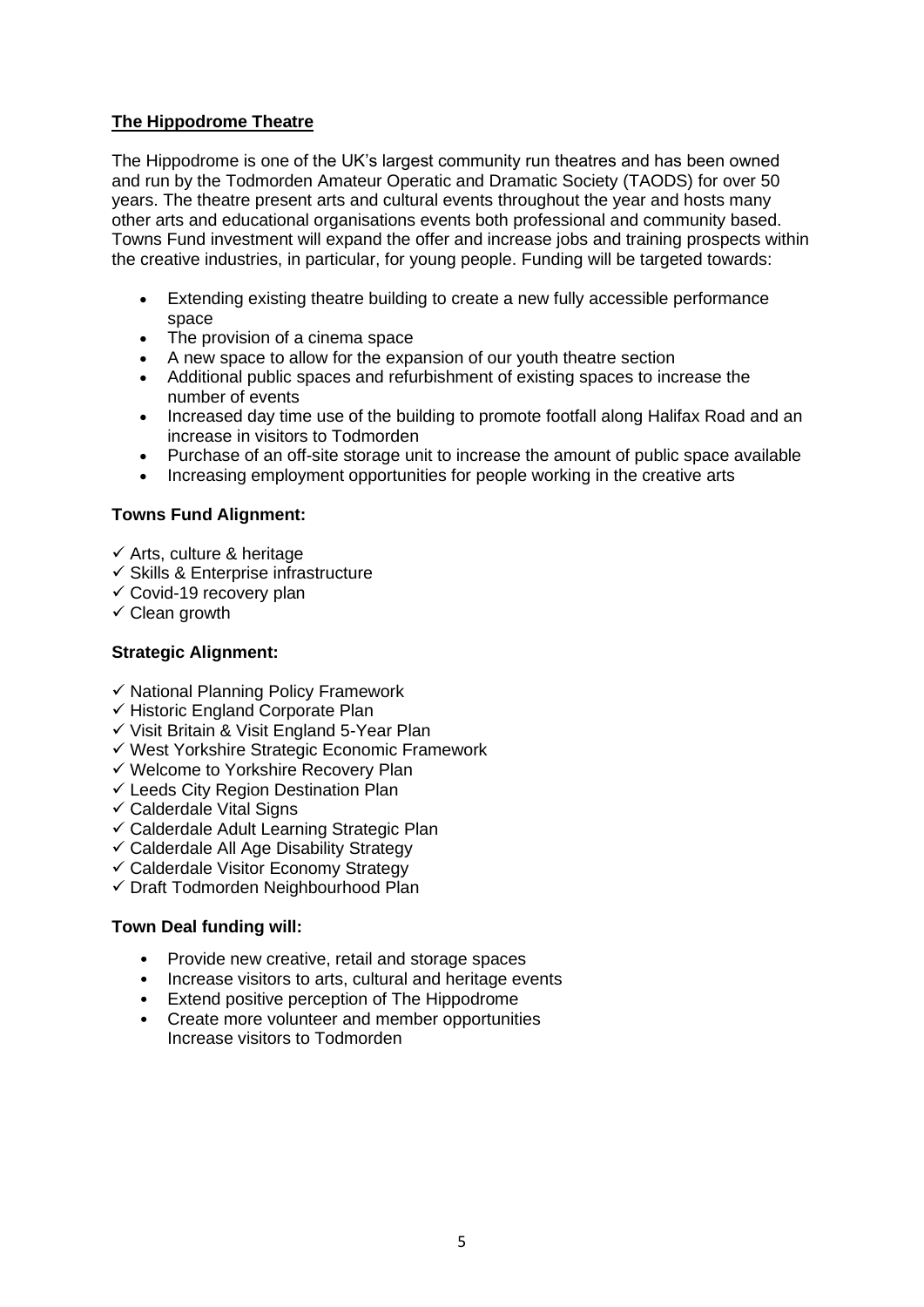## **The Riverside Centre**

The Riverside site has been underutilised for 20 years with one single interest sport making use of the site. Disrepair of the less visible elements are evident on inspection. The structure of the pavilion building is sound, but the internal facilities and services are in poor condition and not sustainable as with modern builds.

Upper Calder Valley Renaissance (UCVR) has had ownership since 2016 and it has seen many minor improvements to enable the site to widen its use in the last four years, but it needs serious investment to allow income generating activities to make it sustainable. The investment will be used to refurbish and modernise the pavilion building so it is fit for purpose. The site will be developed into a modern multi-use facility with leisure and course accommodation. There will be café to complement the recreation, leisure and sports facilities. Riverside's transformation on a main access route will announce the town's ambitions and progress.

UCVR is a not-for-profit social purpose organisation and funds will be reinvested in facilities, employment and maintenance.

### **Towns Fund Alignment:**

- $\checkmark$  Arts, culture & heritage
- $\checkmark$  Skills infrastructure
- $\checkmark$  Covid-19 recovery plan
- $\checkmark$  Clean growth

### **Strategic Alignment:**

- ✓ National Planning Policy Framework
- ✓ Visit Britain & Visit England 5-Year Plan
- ✓ Towards an Active Nation
- ✓ West Yorkshire Strategic Economic Framework
- ✓ Welcome to Yorkshire Recovery Plan
- $\checkmark$  Leeds City Region Destination Plan
- $\checkmark$  Calderdale Playing Pitch Strategy
- ✓ Active Calderdale Strategy
- ✓ Calderdale Visitor Economy Strategy
- $\checkmark$  Draft Todmorden Neighbourhood Plan

- Increase participation in physical activity
- Improve physical and mental well-being
- Offer more diverse and inclusive sports
- Provide training and visitor accommodation
- Create jobs in leisure, sports and tourism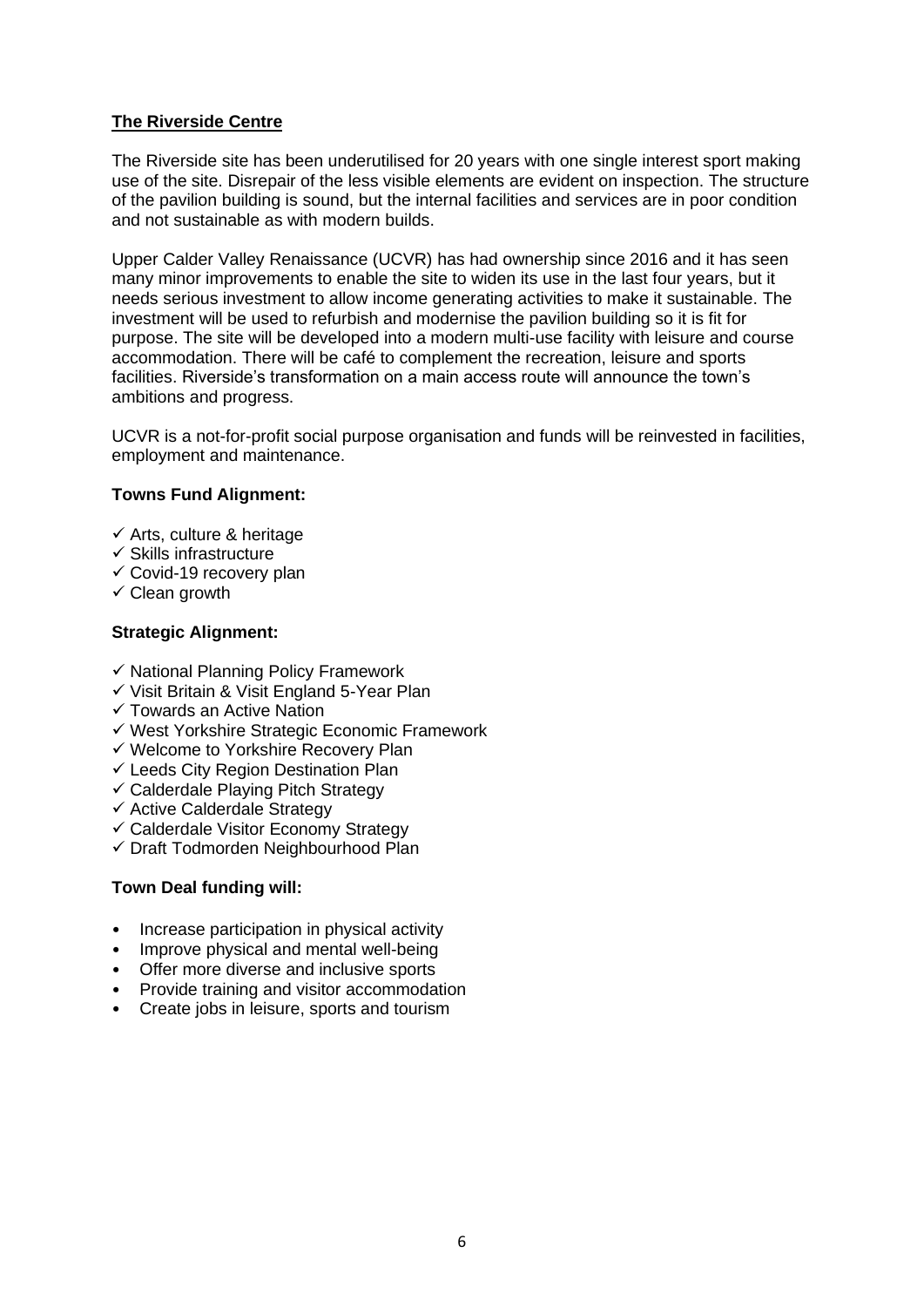## **All Ability Cycle Centre**

EMPowered people (EMP), an inspirational local charity, will provide a local and regional hub that offers people with additional mobility needs the chance to experience cycling in a safe, supported environment, and offer structured taught sessions for people with mobility issues. They will now be based at the Riverside Centre and will occupy a new build which will store equipment and provide teaching and changing space. Facilities on the site will also be available to those who need confidence training to get back into cycling. EMP will host Bikeability off-road training as well as conservation and ecology education opportunities. Riverside will be fully accessible from the upgraded Rochdale Canal. Providing another hub for residents and visitors to access walking and cycling opportunities.

## **Towns Fund Alignment:**

- ✓Local transport
- ✓Culture & heritage
- $\checkmark$  Skills & enterprise infrastructure
- ✓Covid-19 recovery plan
- ✓Clean growth

## **Strategic Alignment:**

- ✓ Transport & Road Investment Strategy
- ✓ Our Green Future
- $\checkmark$  Creating a Transport Decarbonisation Plan
- ✓ Gear Change
- ✓ Ten Point Plan for Green Industrial Revolution
- ✓ West Yorkshire Low Emissions Strategy
- ✓ West Yorkshire Transport Strategy
- $\checkmark$  Leeds City Region Destination Plan
- ✓ Active Calderdale Strategy
- ✓ Calderdale Cycling Strategy
- ✓ Calderdale All Age Disability Strategy

- Provide more support to people with reduced mobility to get active
- Deliver an innovative centre of excellence in all ability cycling technology
- Create a centre for charitable enterprise, developing bespoke cycle solutions
- Support the Riverside Centre as a model for all ability sports
- Facilitate a hub for volunteer support riders and bike maintenance trainin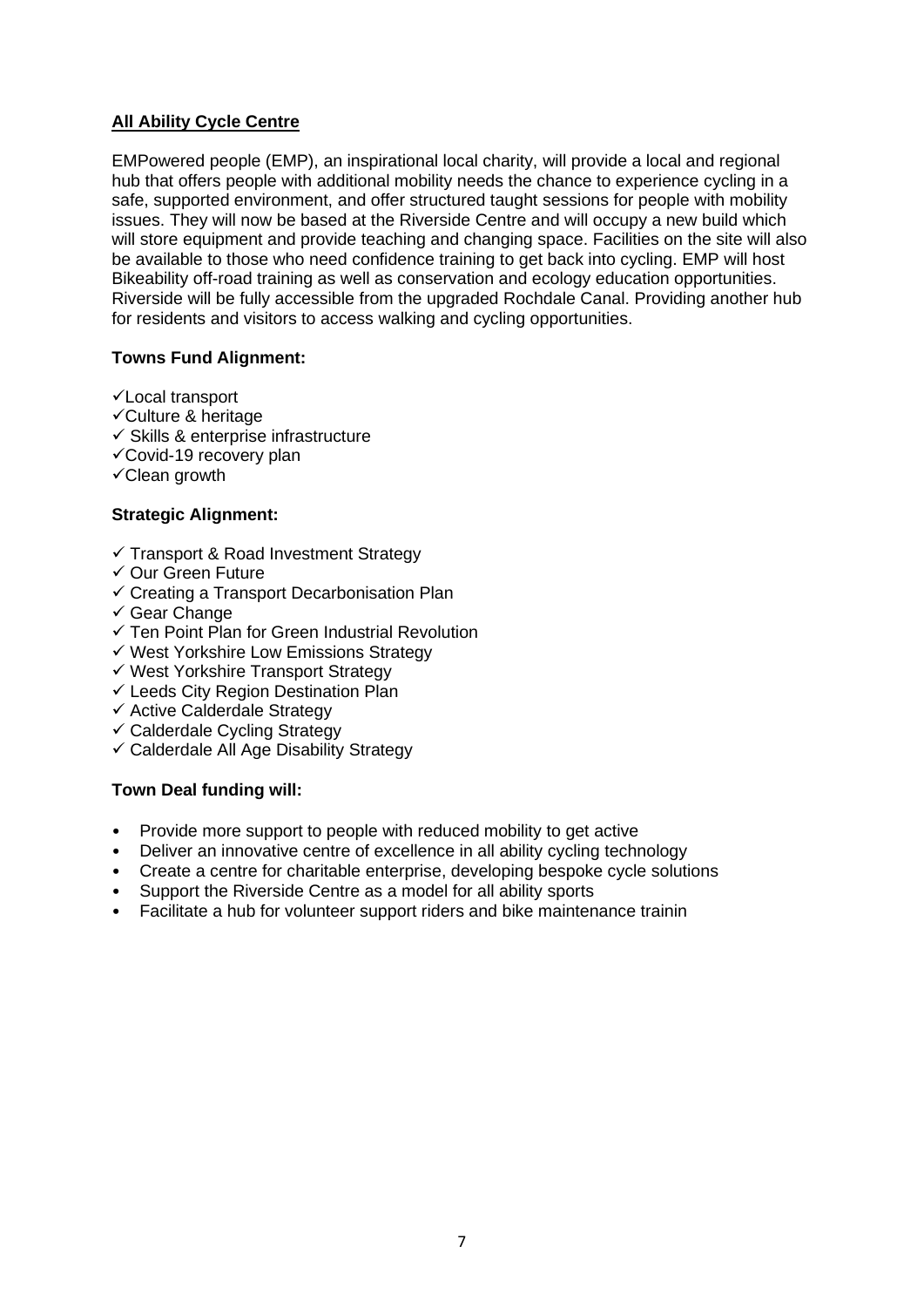## **Centre Vale Park & Fielden Hall**

A comprehensive project to restore and extend the use of Centre Vale Park, strengthening its role as the town's principal green space and its potential as a social, community hub alongside upgraded facilities in the adjoining Fielden Hall. Specifically, the project will include:

- Works to improve the environmental performance of the Grade II Listed Fielden Hall
- Acquisition and restoration of two residential properties that book-end Fielden Hall, these will be refurbished to deliver 2 environmentally sustainable affordable rented units.
- A new hard surfaced ball court/ multi-use games area
- A new pavilion with accommodation for both the tennis and bowling activities that will cater for disabled and non-disabled players, host regional and national competitions and provide enhanced community meeting space
- Refurbishment of the bandstand (Grade II Listed Building) and performance area as a focal point for open-air entertainment
- Create three new tennis courts and restore the existing court and secure their sustainable use with the relocation of the Club to the park
- Accommodation for a growing project involving veterans

## **Towns Fund Alignment:**

- $\checkmark$  Arts, culture & heritage
- $\checkmark$  Regeneration, planning & land use
- $\checkmark$  Skills infrastructure
- $\checkmark$  Covid-19 recovery plan
- $\checkmark$  Clean growth

### **Strategic Alignment:**

- ✓ National Planning Policy Framework
- ✓ Making Homes Happen
- ✓ Towards an Active Nation
- ✓ Visit Britain & Visit England 5-Year Plan
- ✓ Welcome to Yorkshire Recovery Plan
- ✓ Leeds City Region Destination Plan
- ✓ Calderdale All Age Disability Strategy
- $\checkmark$  Calderdale Playing Pitch Strategy
- ✓ Active Calderdale Strategy
- ✓ Calderdale Visitor Economy Strategy
- ✓ Draft Todmorden Neighbourhood Plan

- Increase participation in physical activity
- Improve access to sports and recreation for disabled people
- Increase visitors to arts and cultural events
- Improve perceptions by residents, businesses & visitors
- Support protection of our heritage
- Offer residential housing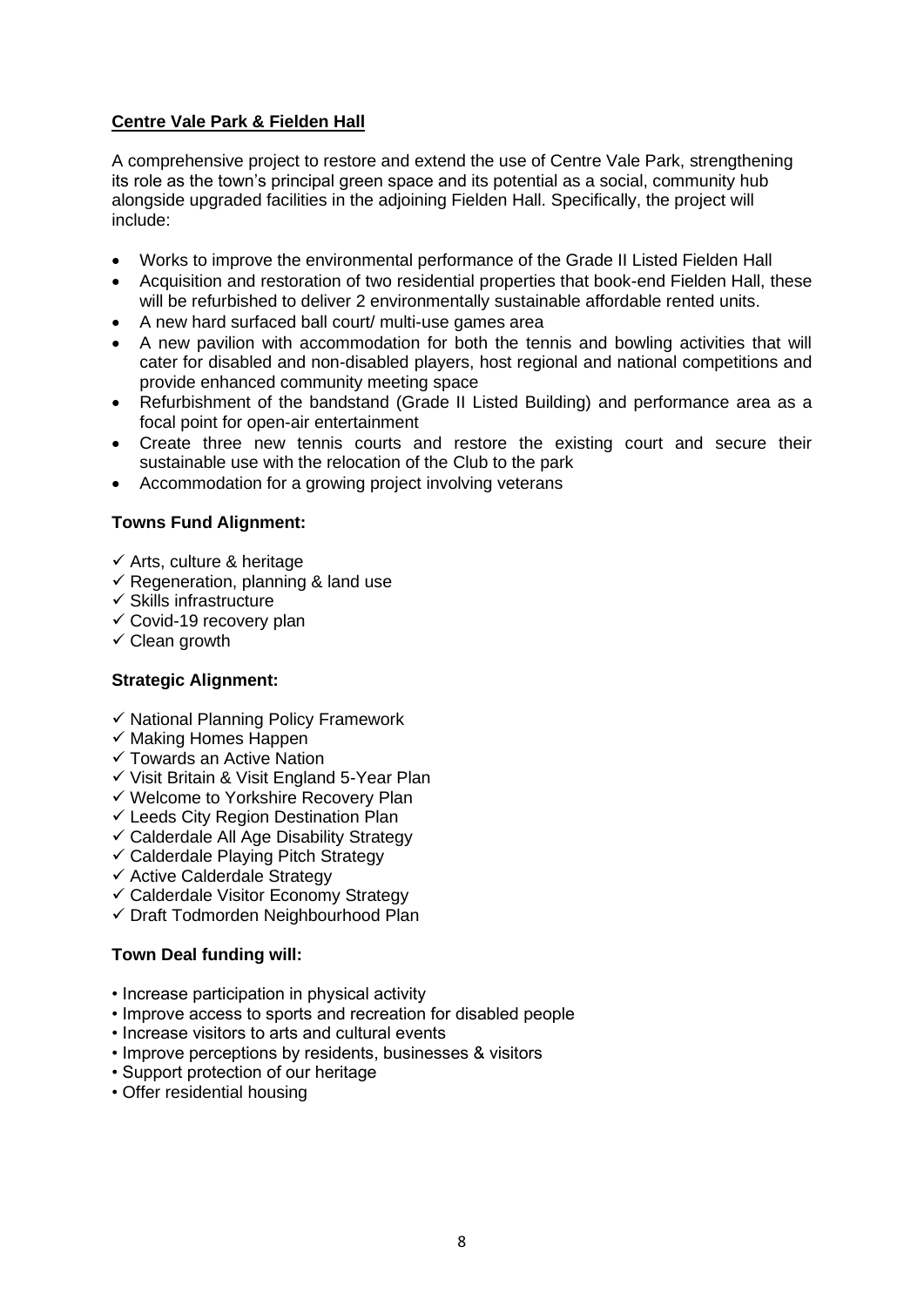### **Learning in Todmorden**

The former college building has been asset transferred to Todmorden Learning Centre and Community Hub (TLCCH) CBS. The CBS is constitutionally bound to serve its community above all other interests. The college building is well-designed and remains fit for purpose with all services and full disabled access to 95% of the building. Facilities include a hall, stage, gym, classrooms, conference rooms, workshops, offices and a children's centre. The Towns Fund will enable the TLCCH to:

- improve thermal efficiency, which will reduce reliance on fossil fuels and reduce overheads.
- improve ventilation, which improves indoor air quality and will result in less reliance again on fossil fuels to run mechanical equipment and will reduce overheads.
- install public access Wi-Fi and high-speed broadband for business users.
- restore the sports hall and gym to its original 400 seat capacity to allow functions. conferences and concerts.

### **Towns Fund Alignment**

- $\checkmark$  Arts, culture & heritage
- $\checkmark$  Skills infrastructure
- $\checkmark$  Enterprise infrastructure
- ✓ Covid-19 recovery plan
- $\checkmark$  Clean growth

### **Strategic Alignment:**

- ✓ National Planning Policy Framework
- ✓ New Green Economy
- ✓ UK Clean Growth Strategy
- ✓ Our Green Future
- ✓ Towards an Active Nation
- ✓ Welcome to Yorkshire Recovery Plan
- ✓ West Yorkshire Low Emissions Strategy
- ✓ Leeds City Region Strategic Economic Plan
- ✓ Draft Todmorden Neighbourhood Plan

- Support long-term community and educational use in a sustainable venue
- Improve facilities to support number of new learners
- Facilitate more visitors to arts, culture and heritage events
- Improve perceptions by residents, visitors and businesses
- Enable more learners to gain relevant experience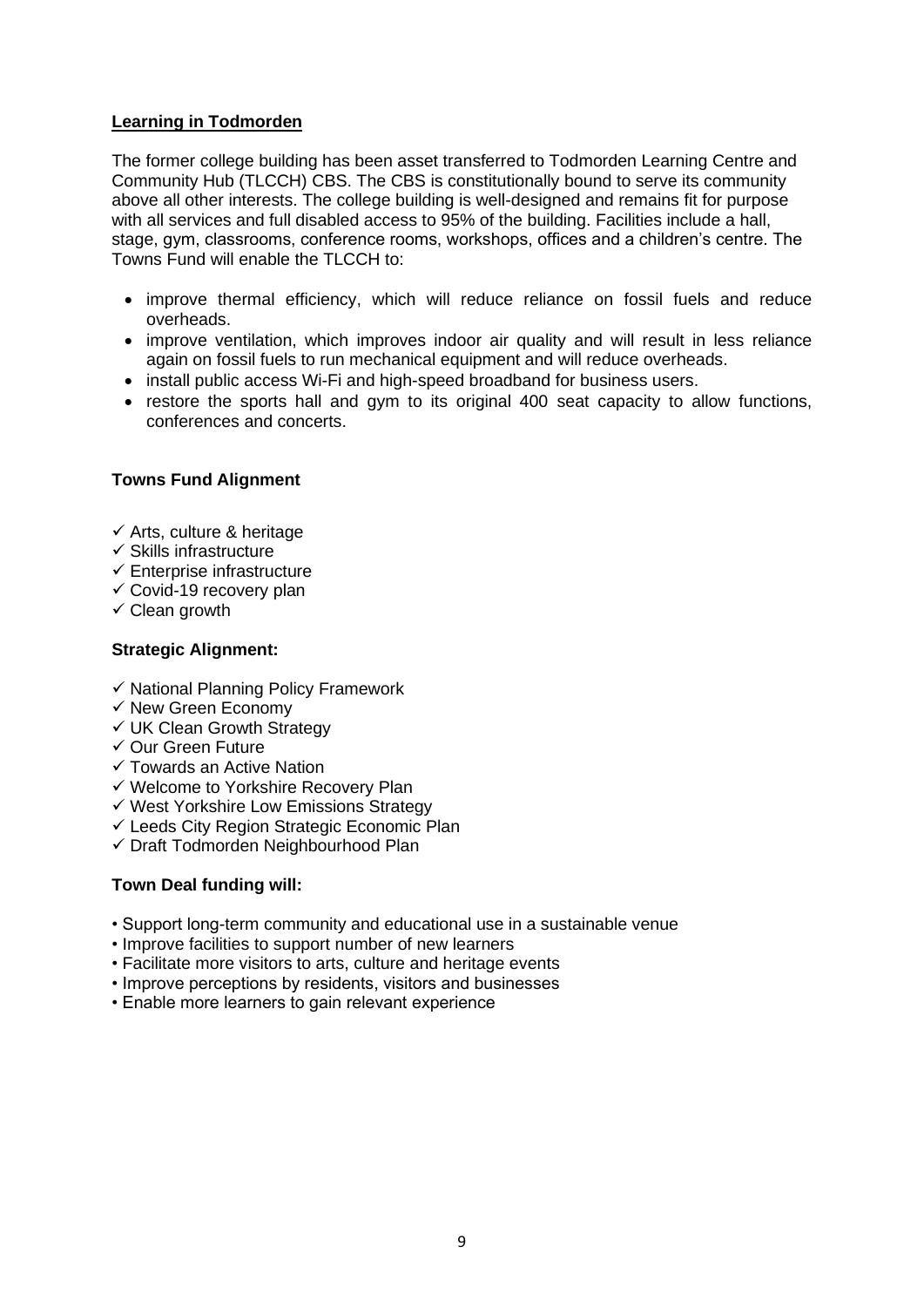### **Murmuration Workshops**

Murmuration Workshops is a new not-for-profit organisation run by Todmorden artists which aims to create shared artist work, teaching, rehearsal and exhibition spaces.

The project will provide high-quality equipment, tools and furnishings to enable affordable arts creation and teaching spaces that support local artists and creative businesses.

#### **Towns Fund Alignment:**

- $\checkmark$  Arts, culture & heritage
- $\checkmark$  Skills infrastructure
- ✓ Enterprise infrastructure
- $\checkmark$  Covid-19 recovery plan
- $\checkmark$  Clean growth

#### **Strategic Alignment:**

- ✓ National Planning Policy Framework
- ✓ Arts Council England Strategy
- ✓ Leeds City Region Strategic Economic Plan
- ✓ WYCA Spatial Priority Area
- $\checkmark$  Calderdale Adult Learning Strategic Plan
- ✓ Calderdale Inclusive Economy Strategy
- ✓ Todmorden Draft Neighbourhood Plan

- Support start-ups utilising business incubation and co-working spaces
- Assist new learners Bring more visitors to arts, cultural & heritage venues
- Increase number of visitors to Todmorden Improved level of skills in arts / creative sector